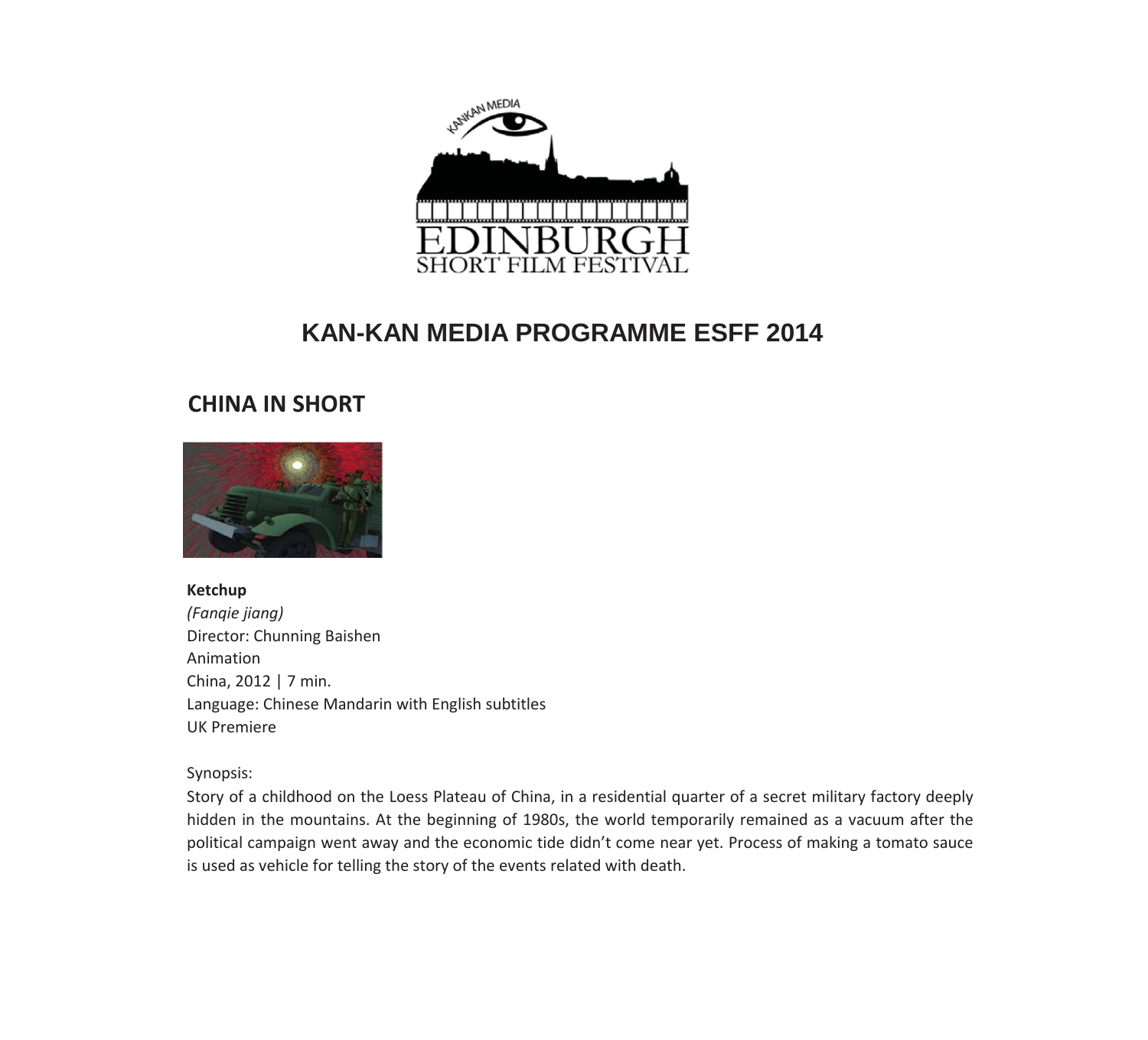

## **CHINA IN SHORT**



#### **Through The Window** *(Lu Zhou)* Director: Edward Chen Drama

China, 2014 | 19 min. Language: Chinese Cantonese with English subtitles UK premiere

Synopsis:

In a place with no name, a place of lush greenery, with dilapidated resident houses, a man watches his neigbour and is unable to bear his emotions and desires that are slowly become more expansive, and eventually, extreme.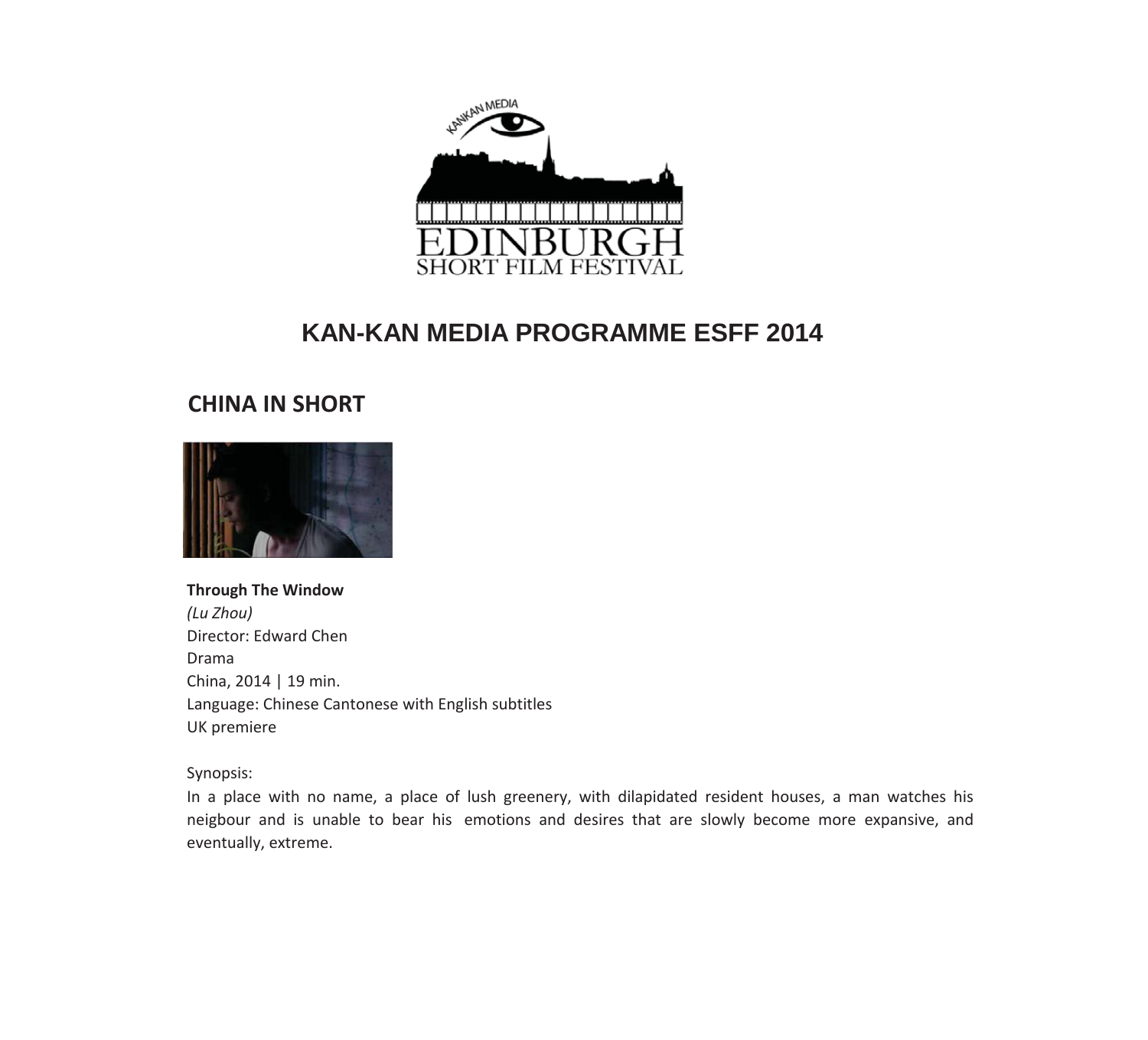

#### **CHINA IN SHORT**



#### **The Drum Tower**

*(Gu Lou)* Director: Wang Di Experimental China, 2014 | 7 min. Language: none World Premiere

#### Synopsis:

Beijing Drum Tower used to be a giant clock. People knew what time it was when they heard the sound of drum but now, it no longer make any sounds, like a heart that stopped beating. Except in my dream. In my dream, the city lives, every building starts to move. However The Drum Tower still keeps silent. As I go in, I see its broken drum. Other buildings start to bite it, until it vanishes.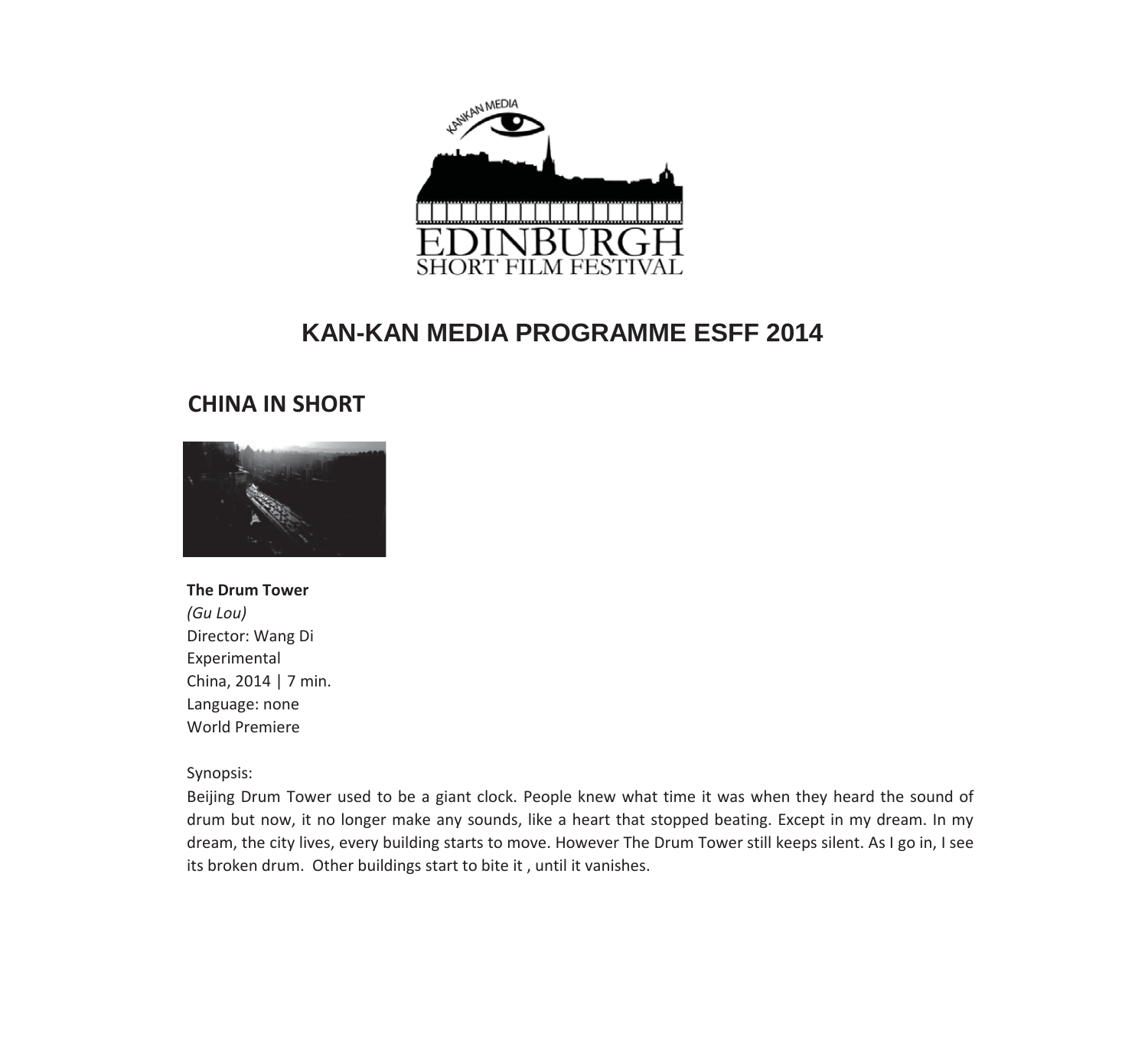

#### **CHINA IN SHORT**



#### **The Birdman**

*(Niao de gushi)* Director: Noemi Veronika Szakonyi, Ana Carolina Baez Drama China, 2014 | 11 min. Language: Chinese Mandarin with English subtitles World Premiere

Synopsis:

In the past Mao Zedong declared the sparrows an enemy of the state. The birds were frightened and took off, and since the hubbub went on steadily the sparrows did not dare to land. Constant flying and escaping exhausted the birds soon and they simply fell down and died. Old Beijingers started to keep birds in bamboo cages, so in that way they could freely enjoy the twittering. It became more and more popular to train them, and take them to the park in the early morning to let them twitter around. Old Beijingers are living in the heart of the city, in the so-called Hutongs. Nowadays, because of the senseless reconstruction of the old city, they are forced to move out with their lives and birds, into new buildings which are located outside of the fifth ring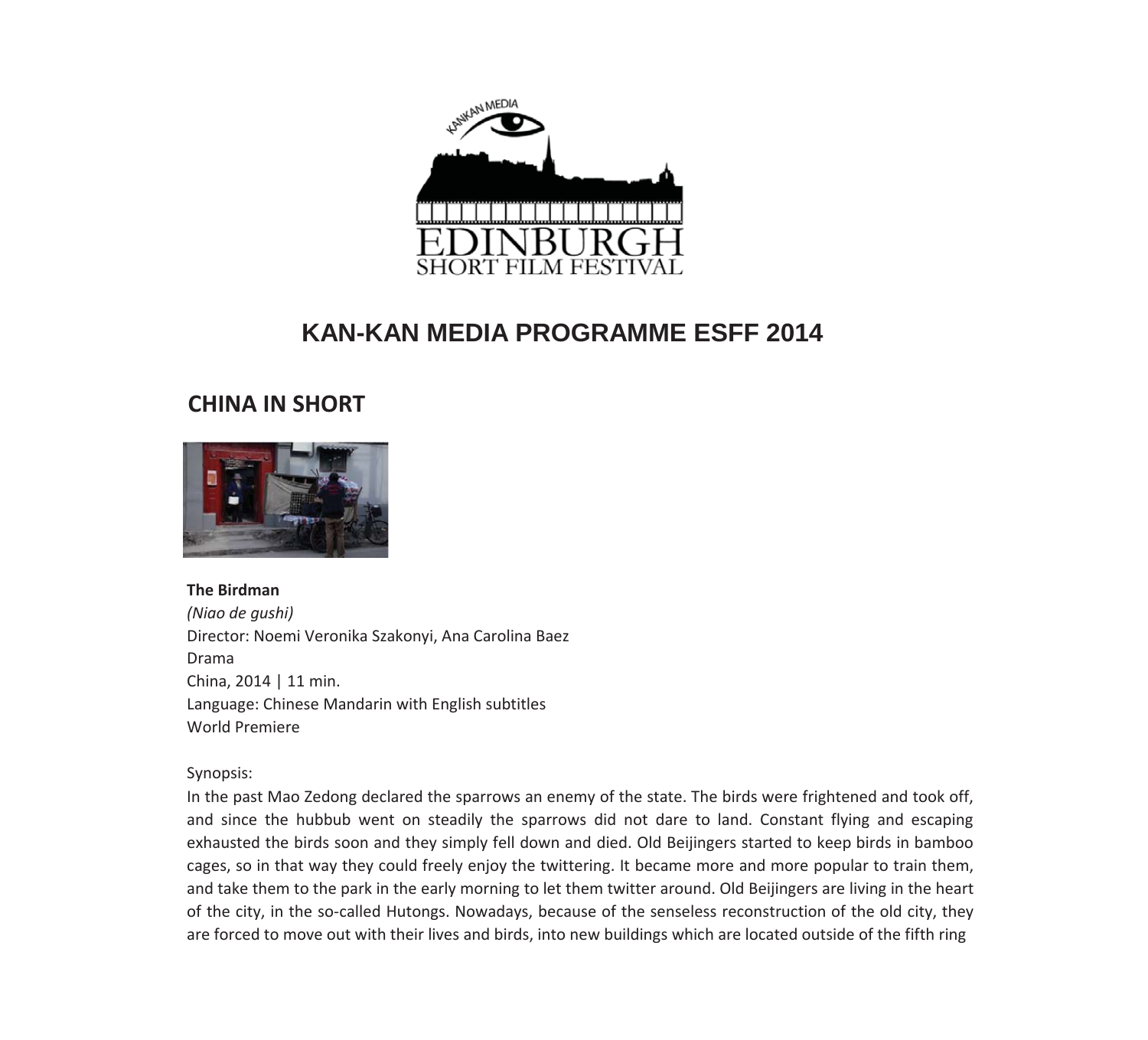

#### **CHINA IN SHORT**



**Park Fight** *(Park Fight)* Director: Kevin K. Rocha & Big Bang Action China, 2014 | 2 min. Language: none World Premiere

Synopsis: After a silly misunderstanding two guys get into a very comic fight!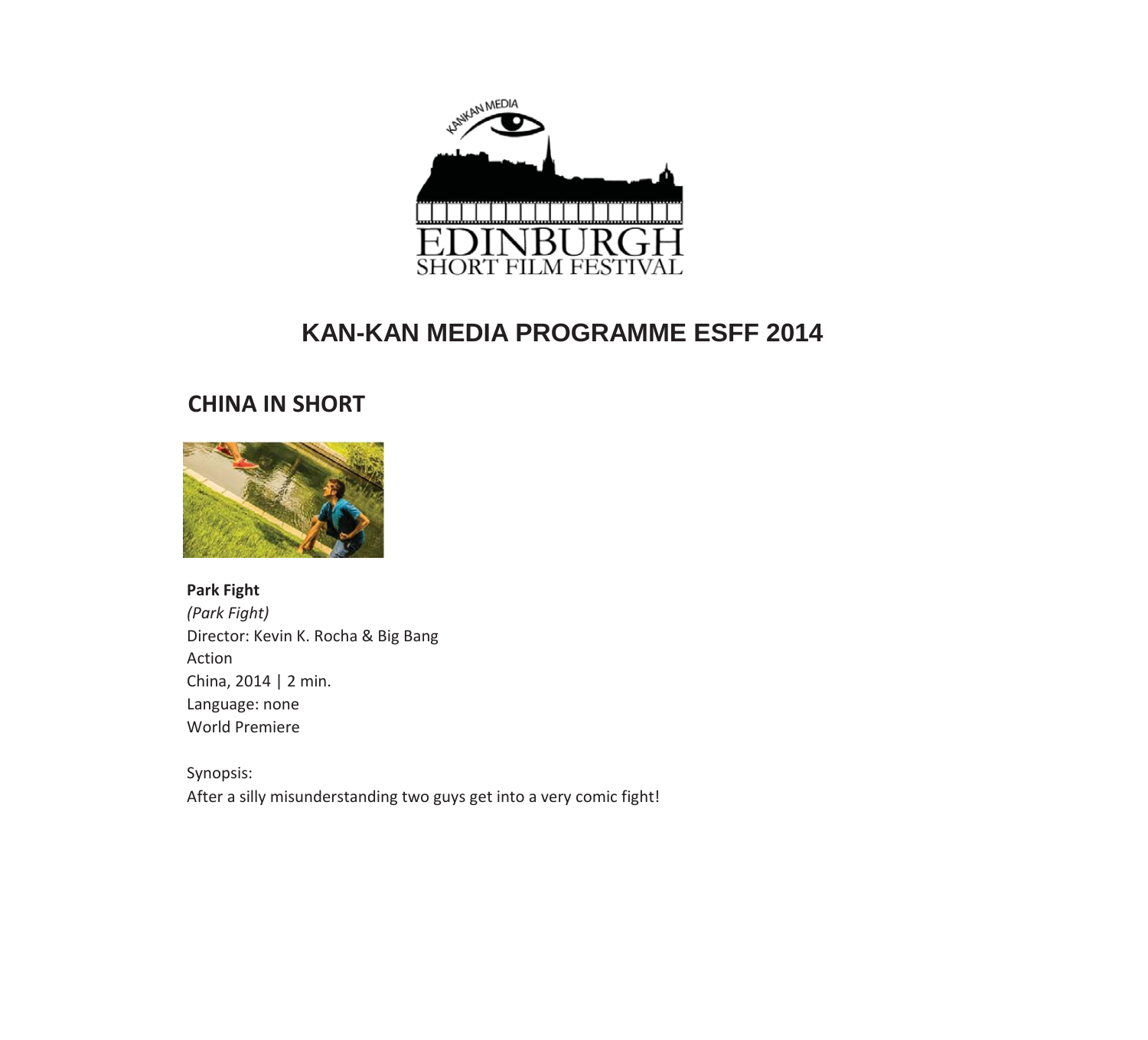

#### **WORLD IN SHORT**



**Prabhat Nagari** - Film 1 *(Prabhat NagariͲFilm 1)* Director: Aman Wadhan Documentary India, 2012 | 11 min. Language: Hindi with English subtitles UK Premiere

Synopsis:

On the lush premises of the Film and Television Institute of India, under the long shadow of the erstwhile Prabhat Studio, an important chapter in the history of Indian cinema quietly passes on from one generation of studio workers to the next. Stories galore, a few of them already legendary some are slipping away into oblivion, countless others beg recall. This student film humbly started with a wish to bring together some of the oldest witnesses from the Prabhat era, but in the course of its making, after sifting through historical documents and personal chronicles, what has emerged is just this: What is it that truly lives on?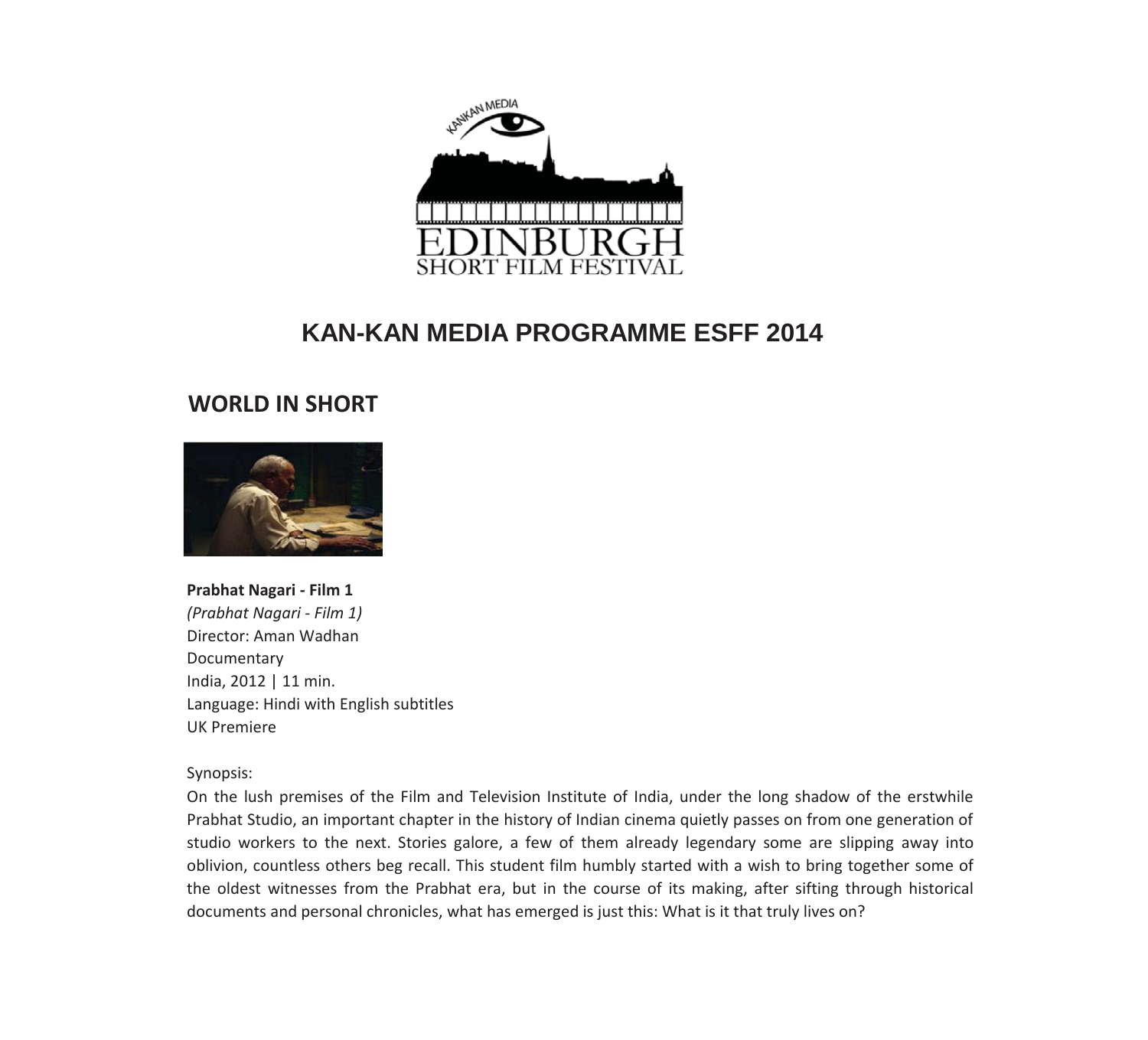

## **WORLD IN SHORT**



**Fly Me Baby** *(Fly Me Baby)* Director: Ségolène Romier, Antonin Niclass Animation Switzerland, Belgium, 2013 | 4 min. Language: none UK Premiere

Synopsis: Wacky sculptures come to life and join forces to bring letters to the launching of their rocket.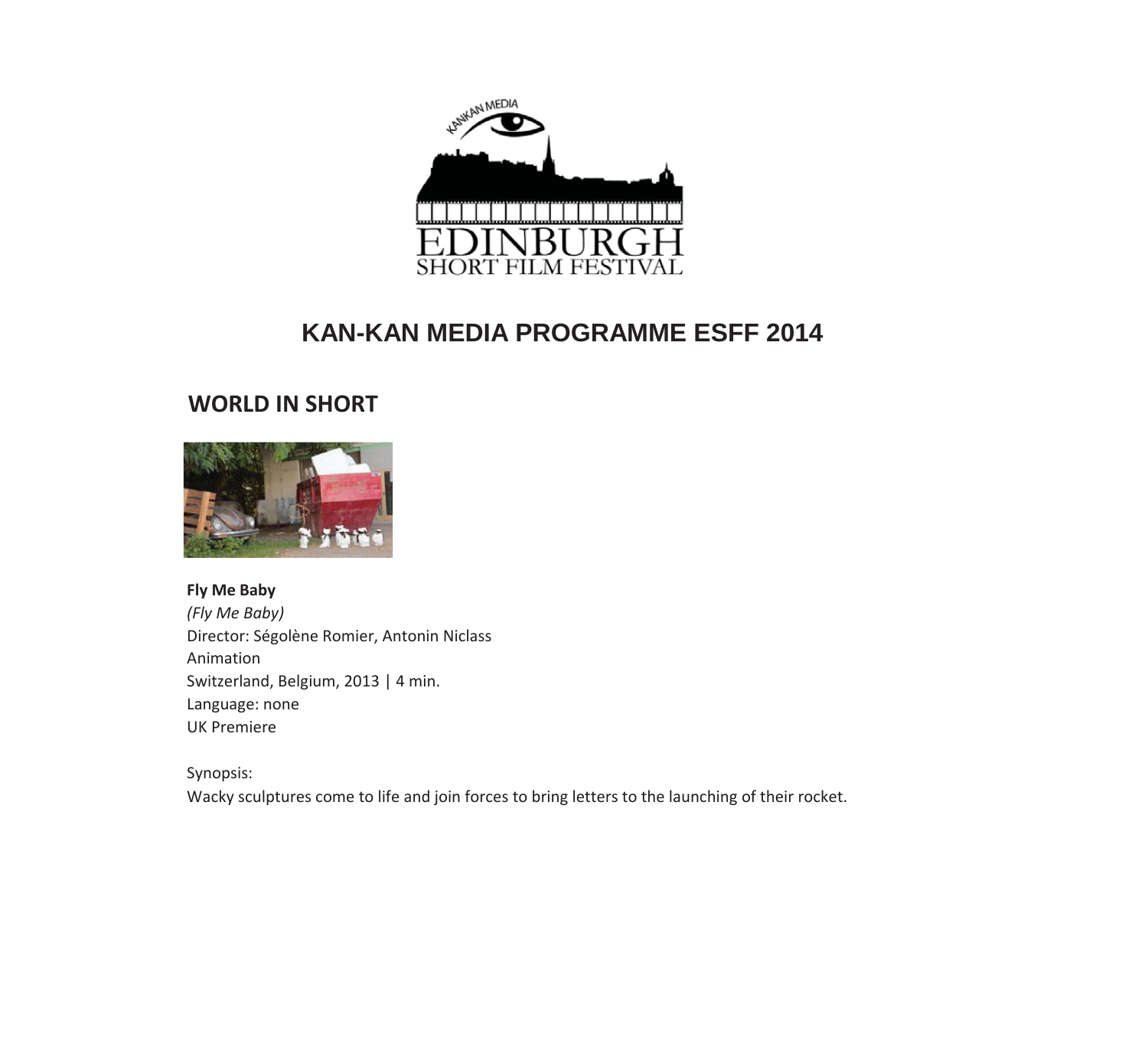

#### **WORLD IN SHORT**



**Aurora, My Aurora** *(Aurora, My Aurora)* Director: Janus Victoria Drama Philippines, 2012 | 15 min. Language: Tagalog (Filipino) with English subtitles UK Premiere

Synopsis:

In a city where encounters are anonymous, impersonal, and unsatisfying, sometimes the most human connections are born out of the most random collisions. Rhythms can create discord and cacophony or blend into sad sweet harmony, as a lonely taxi driver and a young showbiz aspirant discover. A fare seeking love, an audition gone awry: pulsing through the veins and arteries of the city is the relentless rhythm of time passing with equal regard for those who are swept along and those who are swept away by the beat.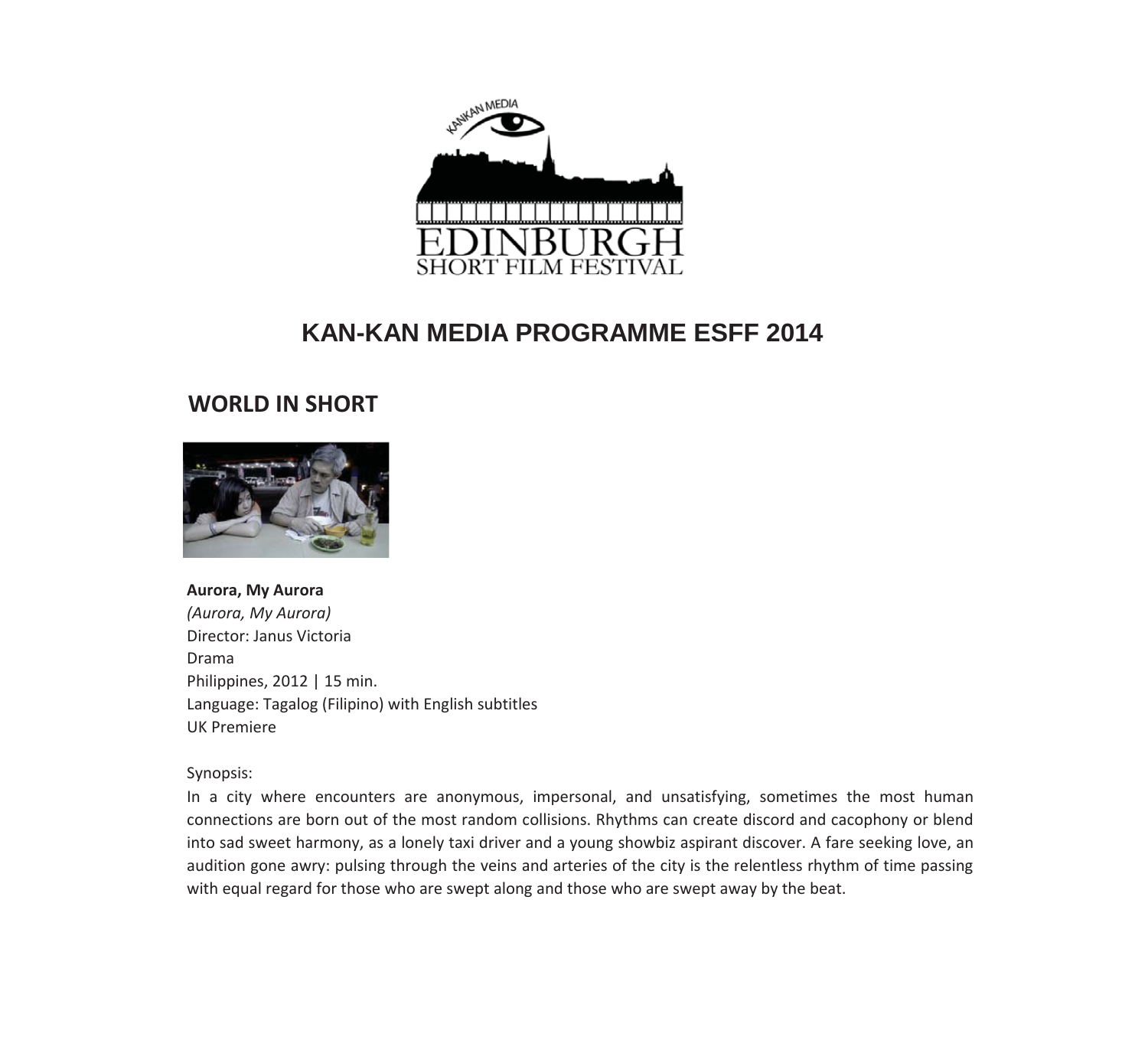

## **WORLD IN SHORT**



**Morning** *(Morning)* Director: Chris Lucas Musical/Dance United Kingdom, 2014 | 6 min. Language: none

Synopsis:

A lonely old genius creates an electronic-mechanical jellyfish to explore the city to find souls to experience.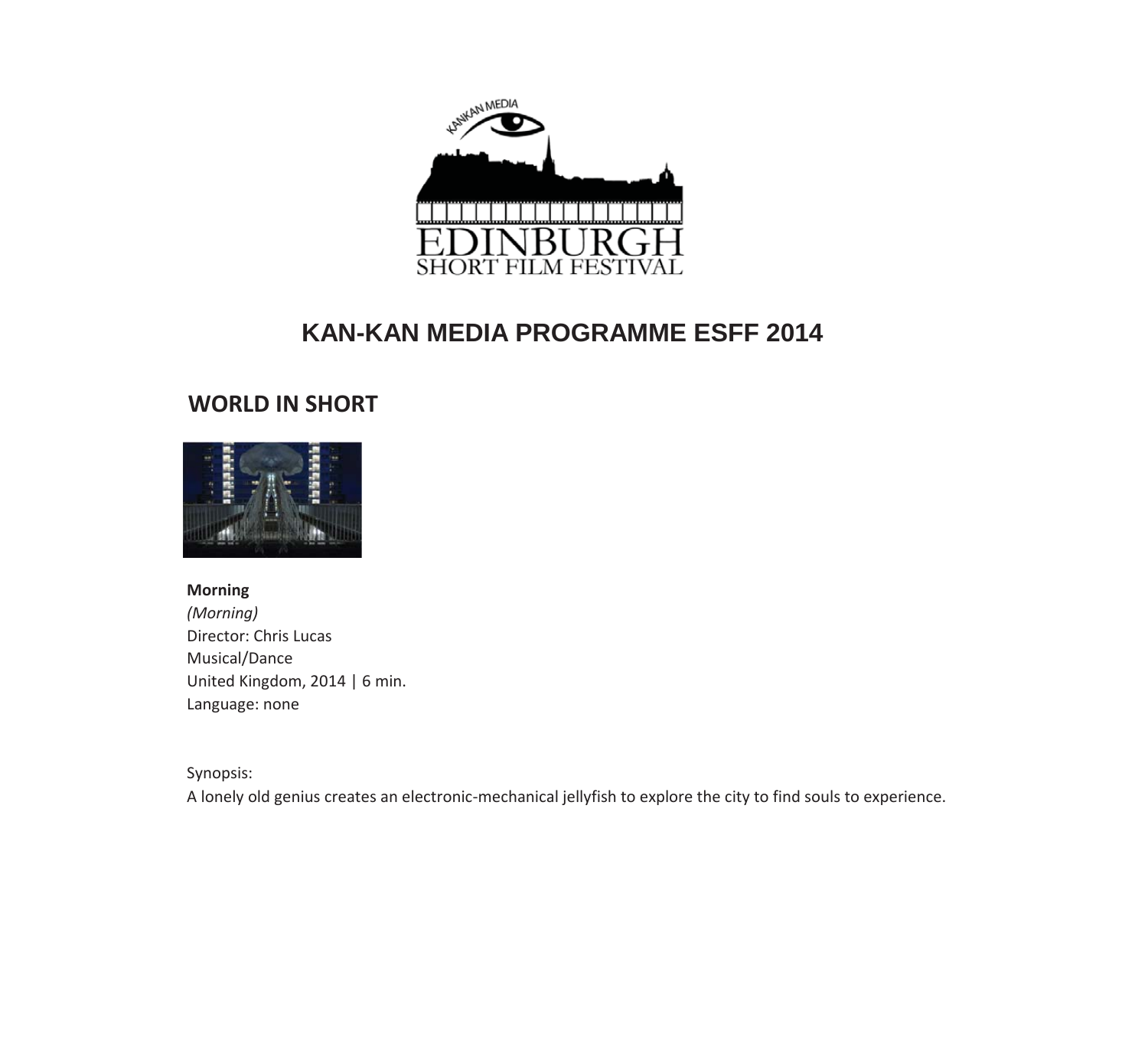

## **WORLD IN SHORT**



**Magic** *Magia* Director: Pablo Hernando Comedy Spain, 2013 | 6 min. Language: Spanish with English subtitles

Synopsis: Dídac has been rehearsing his new magic trick for a long time. Today he's showing it to Miguel.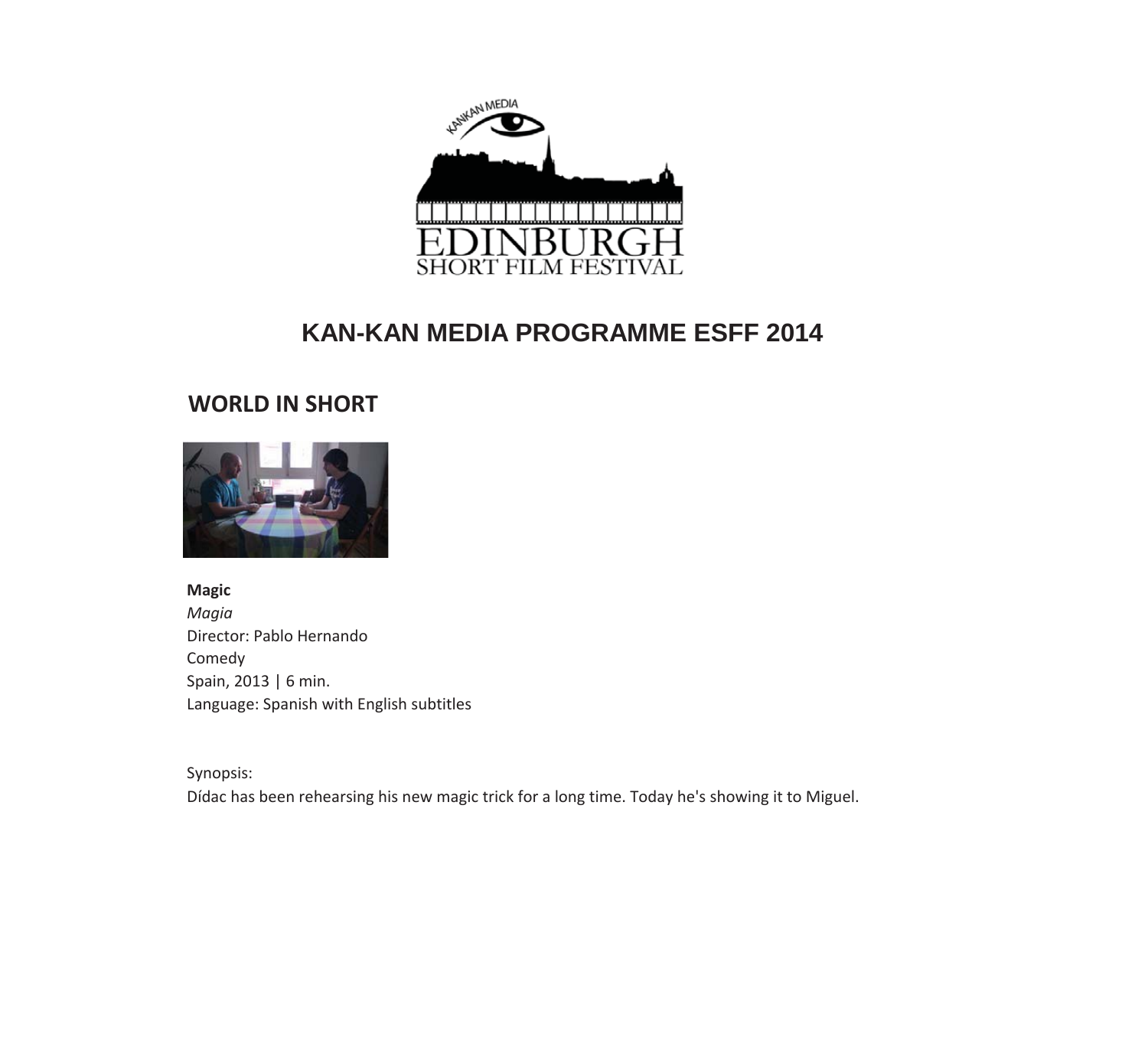

#### **WORLD IN SHORT**



#### **The Rattle of Benghazi**

*The Rattle of Benghazi* Director: Paco Torres Drama Ireland, 2012 | 12 min. Language: Arabic with English subtitles

Synopsis:

The sound of a rattle is intense, distinctive and relentless. In Benghazi, a boy and a girl play with a Rattle to silence the noise of the bombing. They play at being themselves. Their smiles become silent tears full of hope.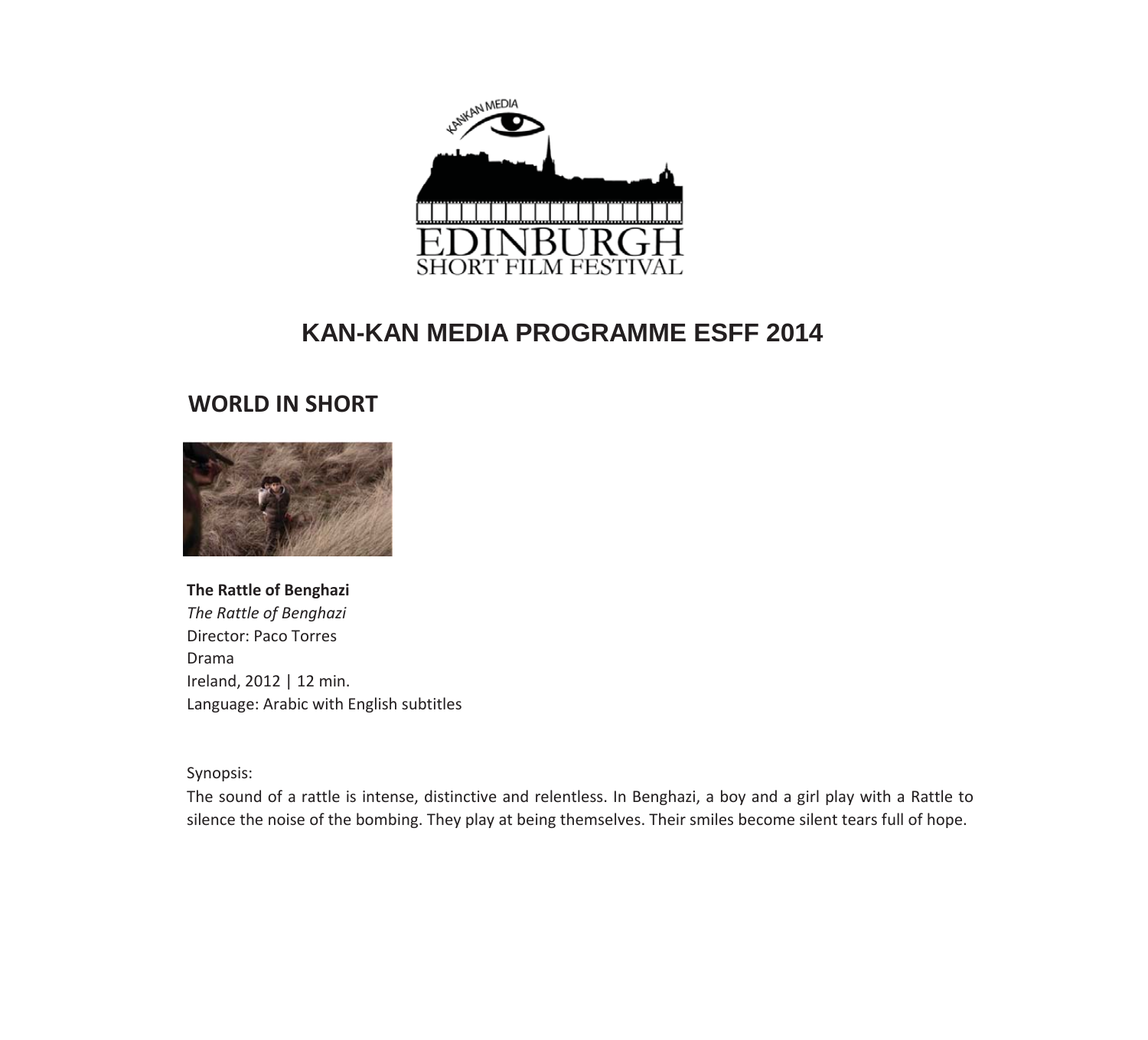

## **MIDDLE EAST IN SHORT**



**Ax** *(Ax)* Director: Mashaallah Mohammadi Animation Iran, 2012 | 4 min. Language: none UK premiere

Synopsis: A lone man uses his photo camera is a special way.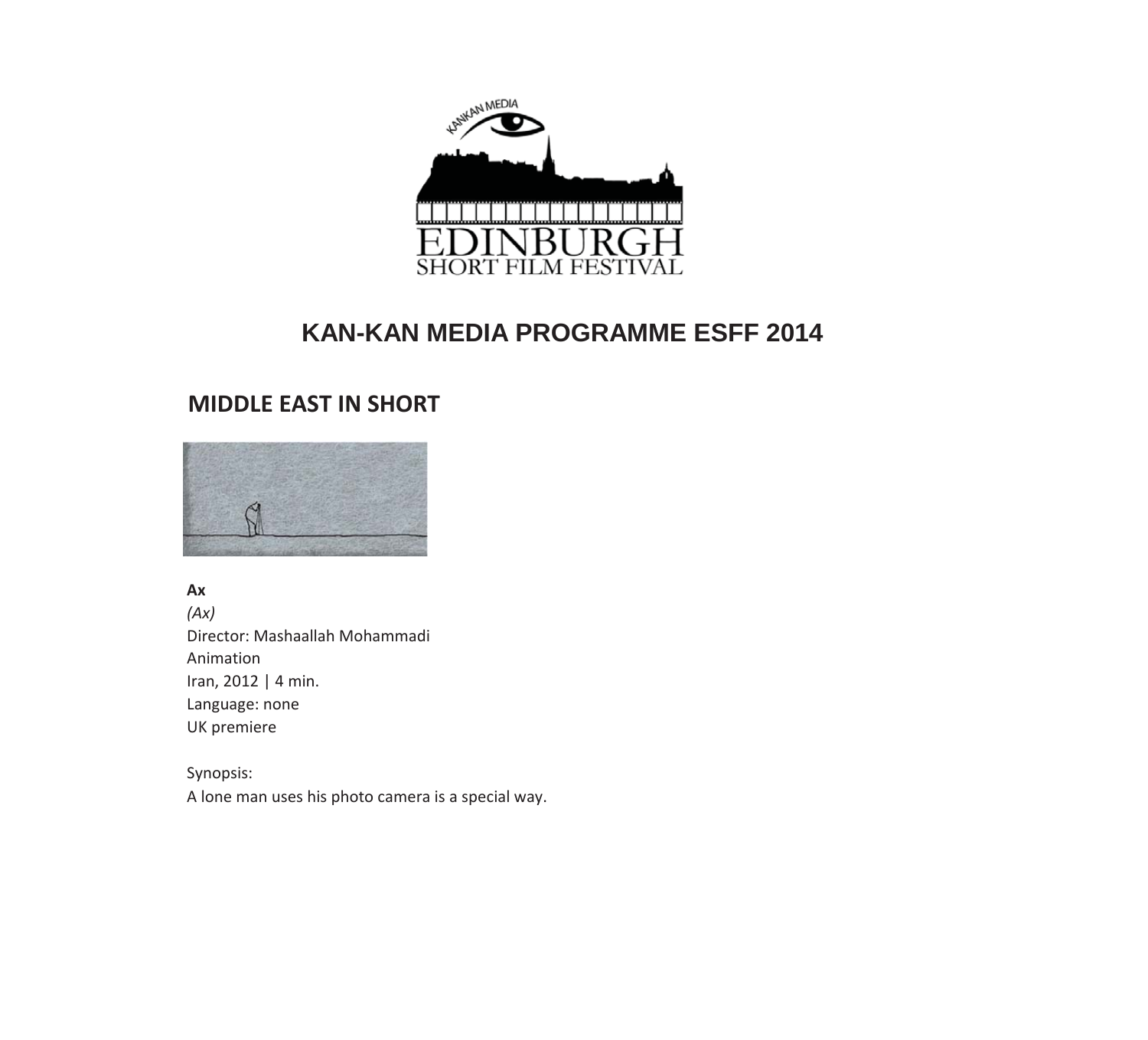

## **MIDDLE EAST IN SHORT**



#### **Silence**

*(Silence)* Director: Mehrdad Hasani Drama Iran, 2012 | 13 min. Language: Farsi with English subtitles UK premiere

Synopsis:

A story of a disabled boy working as a postman in a slum bringing good, bad, and deadly news to their residents.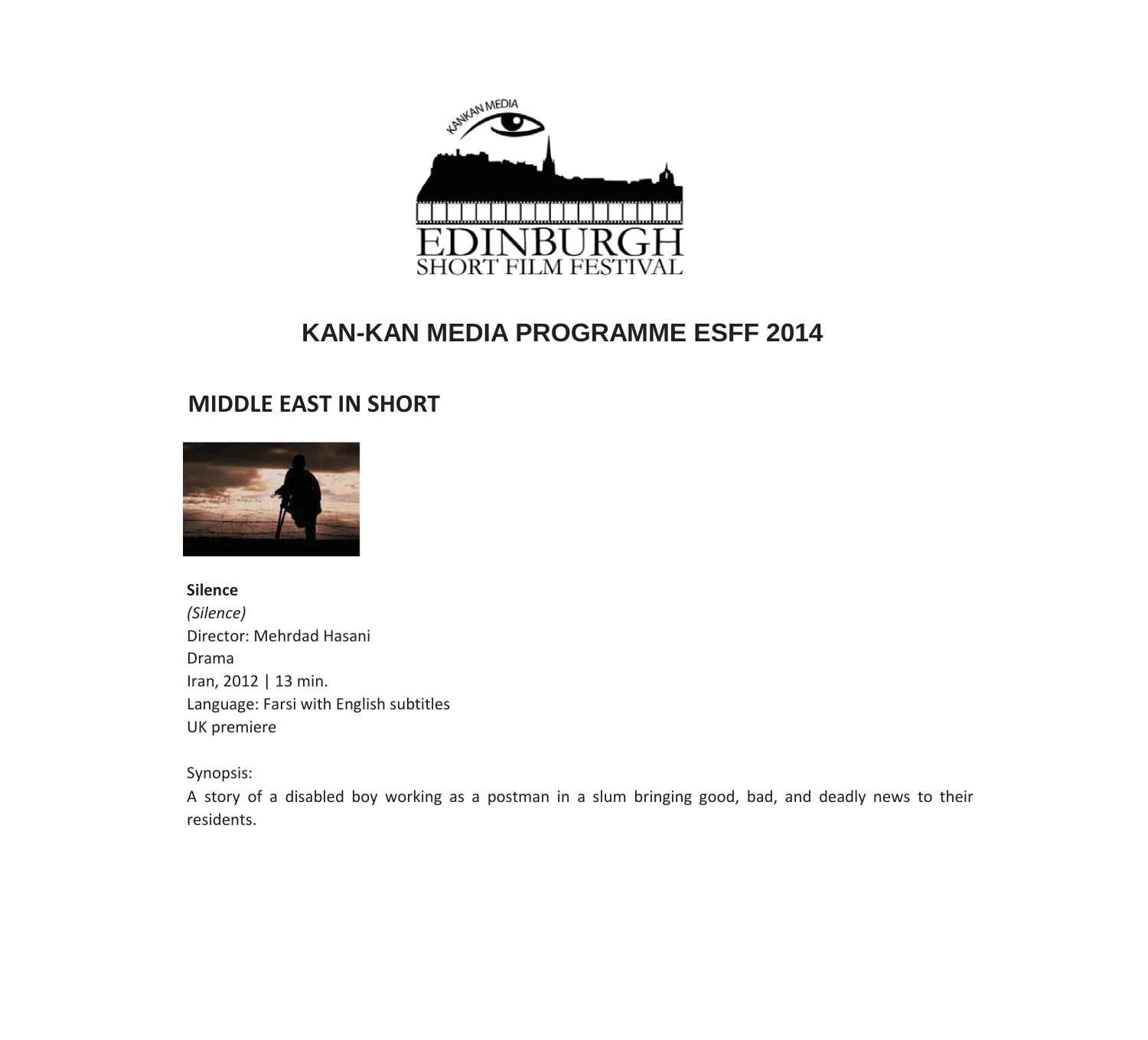

## **MIDDLE EAST IN SHORT**



#### **The Outsider**

*(The Outsider)* Director: Iran Entezam Drama Iran, 2013 | 20 min. Language: Farsi with English subtitles UK premiere

Synopsis:

An educated and enthusiastic young man arrives from a village to a big city to teach in a university. There, he learns of the place's reputation on the first day, first hand.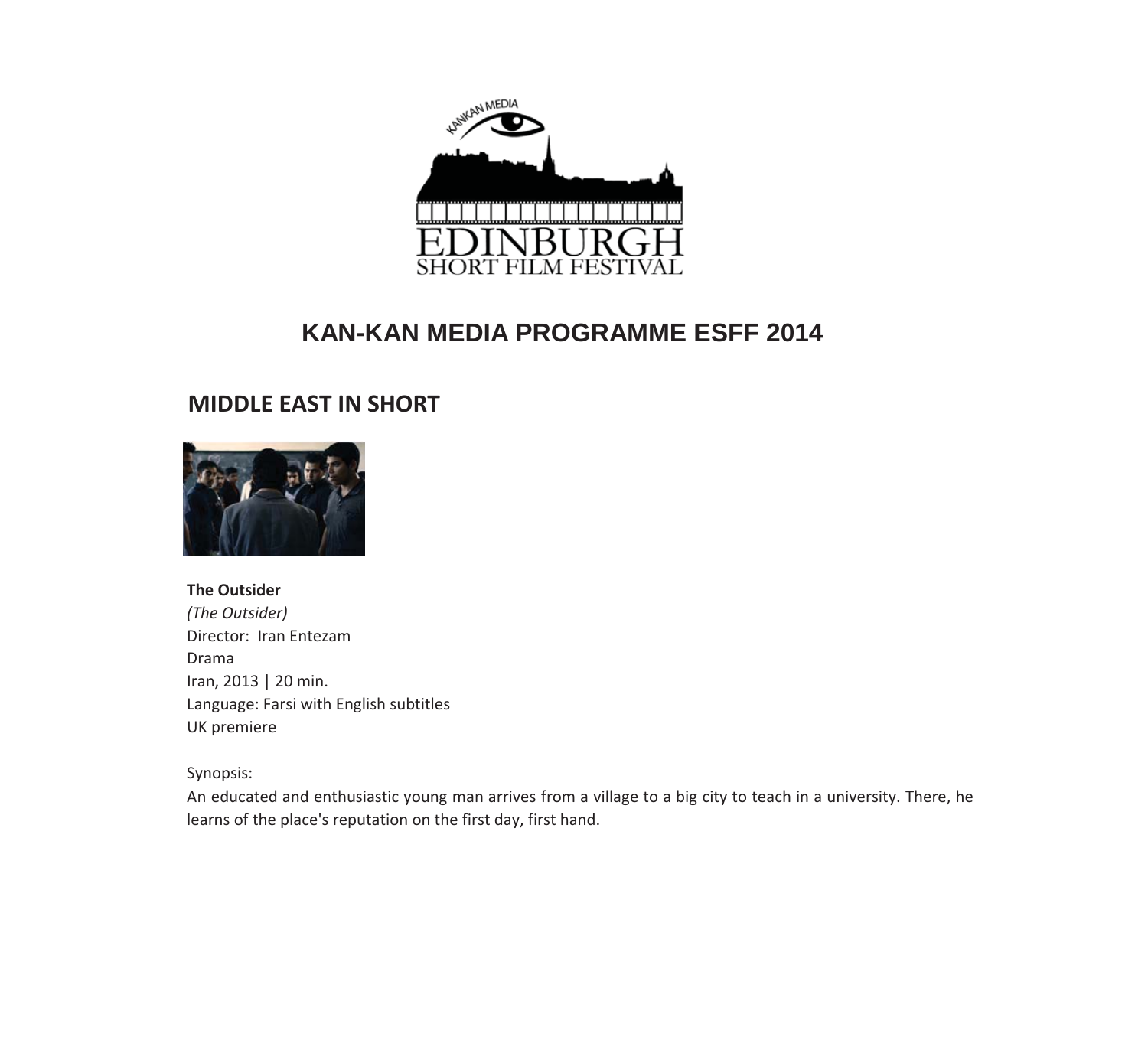

## **MIDDLE EAST IN SHORT**



**The Road is Closed** *(Jadeh Masdood Ast)* Director: Vahid Hajilouei Drama Iran, 2013 | 23 min. Language: Farsi with English subtitles

Synopsis:

Stuck in a deadly blizzard with their van, four religious men have to deliver a pulpit to a mosque in a rural village. The van gets stuck. It is extremely cold. And they are left with one solution only.